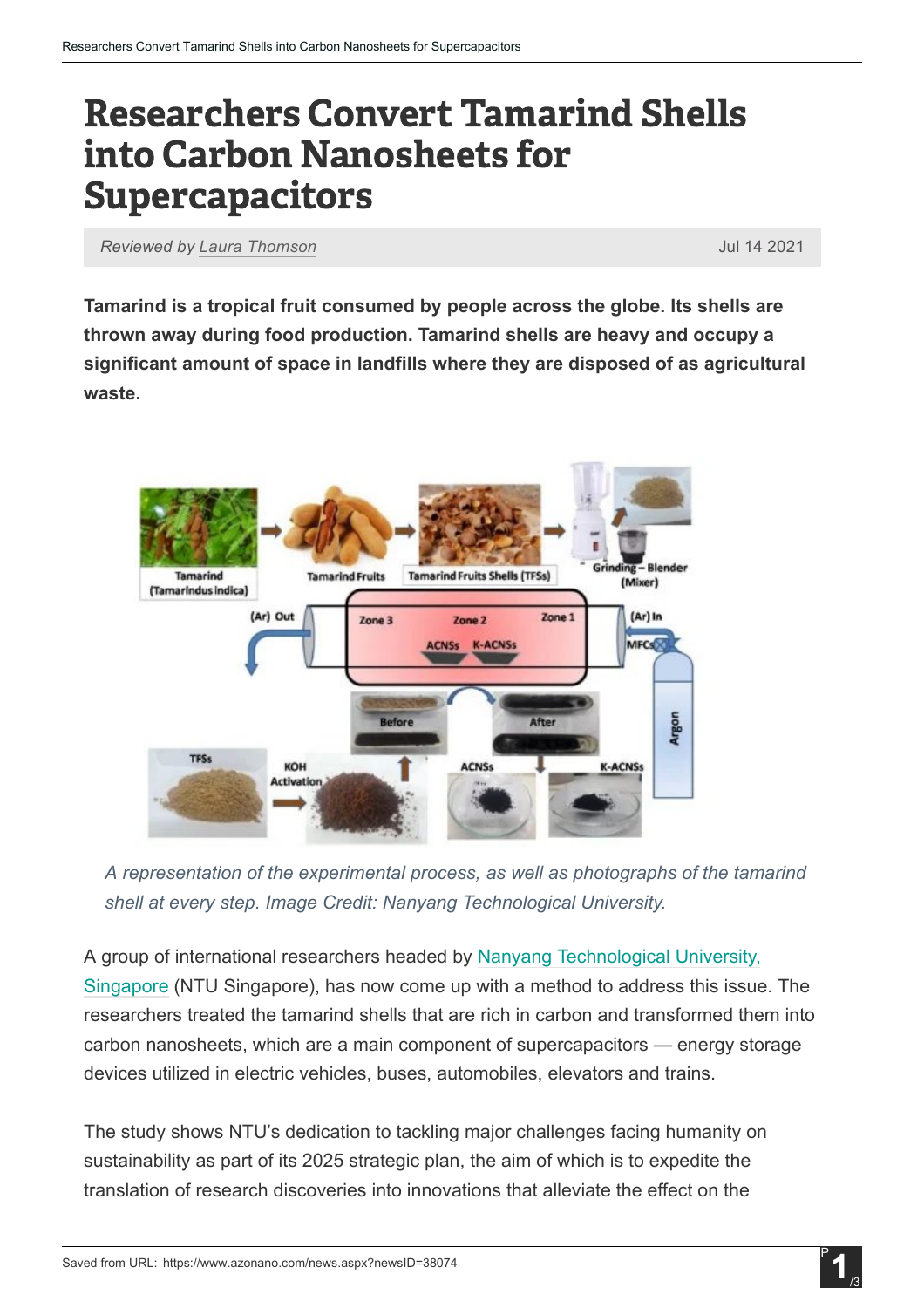## environment.

The research group involved scientists from NTU Singapore, the Western Norway University of Applied Sciences in Norway, and Alagappa University in India. They consider that scaling up such nanosheets could be an eco-friendly substitute to their industrially produced counterparts while reducing waste.

*Through a series of analysis, we found that the performance of our tamarind* shell-derived *nanosheets* was comparable to their *industrially made counterparts in terms of porous structure and electrochemical properties. The process to make the nanosheets is also the standard method to produce active carbon nanosheets. "*

*(Steve) Cuong Dang, Study Lead Author and Assistant Professor, School of Electrical and Electronic Engineering, Nanyang Technological University*

According to Professor G. Ravi, Head of the Department of Physics, and co-author of the study with Assistant Professor Dr. R. Yuvakkumar, both from Alagappa University, "*The use of tamarind shells may reduce the amount of space required for landfills, especially in regions in Asia such as India, one of the world's largest producers of tamarind, which is also grappling with waste disposal issues*."

The study was reported in the peer-reviewed scientific journal *Chemosphere* in June 2021.

## The Step-by-Step Recipe for Carbon Nanosheets

The carbon nanosheets were manufactured by initially washing tamarind fruit shells and drying them at a temperature of 100 °C for about 6 hours before they were ground into powder.

Then, the researchers baked the powder in a furnace for about 150 minutes at a temperature of 700 °C to 900 °C without oxygen. Thus, they transformed them into ultrathin sheets of carbon called nanosheets. Tamarind shells are porous in nature and rich in carbon, which makes them a perfect material from which carbon nanosheets can be synthesized.